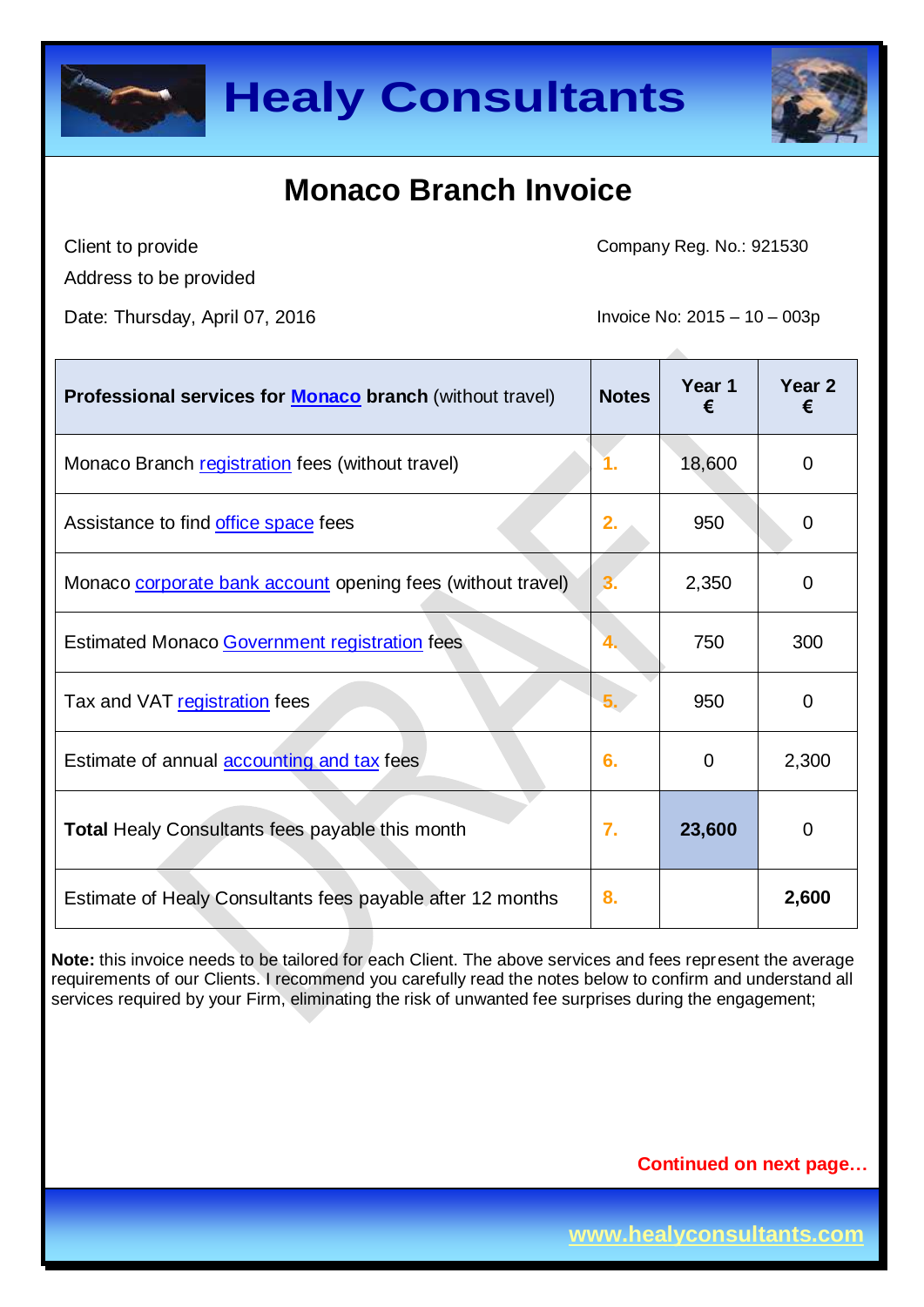



#### *Notes to invoice above*

**1.** Healy Consultants fees to efficiently and effectively complete Monaco branch registration within [ten weeks](http://www.healyconsultants.com/monaco-company-registration/fees-timelines/#timelines) by i) choosing the optimum regulatory license for our Client's business activities ii) reserving a name with the [Trade and Industry Registry](http://en.service-public-entreprises.gouv.mc/Conducting-business/Changes-to-business-activities/Trade-registry/How-to-register-a-branch-office-on-the-RCI) (RCI) iii) settling our accountant and lawyer fees and iv) preparing a high quality branch registration application for RCI;

All [engagement fees](http://www.healyconsultants.com/company-registration-fees/) (click link) are agreed and paid up front and agree to the fees published on our country web pages. Consequently, there are no hidden fees, surprises or ambushes throughout the engagement. All engagement deadlines are agreed up front in the form of a [detailed](http://www.healyconsultants.com/index-important-links/example-project-plan/)  [project plan,](http://www.healyconsultants.com/index-important-links/example-project-plan/) mapping out [deliverables](http://www.healyconsultants.com/deliverables-to-our-clients/) by week throughout the engagement term;



Every week during the engagement, Healy Consultants will email our Client a detailed status [update.](http://www.healyconsultants.com/index-important-links/weekly-engagement-status-email/) Our Client is immediately informed of engagement problems together with solutions. Your dedicated engagement manager is reachable by phone, Skype, live chat and email and will communicate in your preferred language;

- **2.** Before branch registration is complete, the Monaco Government must review and approve a lease agreement for office premises. If your Firm requires this service from Healy Consultants, our one-time fee amounts to €950. The monthly rent thereafter will be paid independently and directly to the landlord by our Client. An estimate of such a rental for a space of 10 sq. m. for one employee is €2,100 per month;
- **3.** Healy Consultants will be pleased to open a Monaco corporate bank account without our Client travel. It is a time consuming task, and Healy Consultants will shelter our Client from the associated administrative challenges. As you can appreciate, it is a difficult task to obtain bank account approval through a newly formed branch when shareholders, directors and bank signatories reside overseas. Healy Consultants will prepare a business plan for the bank to optimize the probability of corporate bank account approval. Depending on our Client's business and nationality, there is a 20% probability the banks will request a bank signatory to travel for a one-hour bank interview. Healy Consultants will try its best to negotiate with the bank for a travel exemption. If our Client must travel to Monaco for corporate bank account opening, Healy Consultants will refund our Client €950;

If our Client is not comfortable with only a Monaco corporate bank account, Healy Consultants will be pleased to open [an international corporate bank account](http://www.healyconsultants.com/international-banking/) (click link) outside of Monaco. Examples include New York, Germany, Liechtenstein, Austria, Bulgaria, South Africa, Australia, London, South America or Dubai. All banks will be top tier banks in these countries with excellent internet banking services. Example of our global banking partners include HSBC, Standard Chartered Bank, Citibank, Barclays, Standard bank, ANZ bank, VTB bank, UBS, Credit Suisse;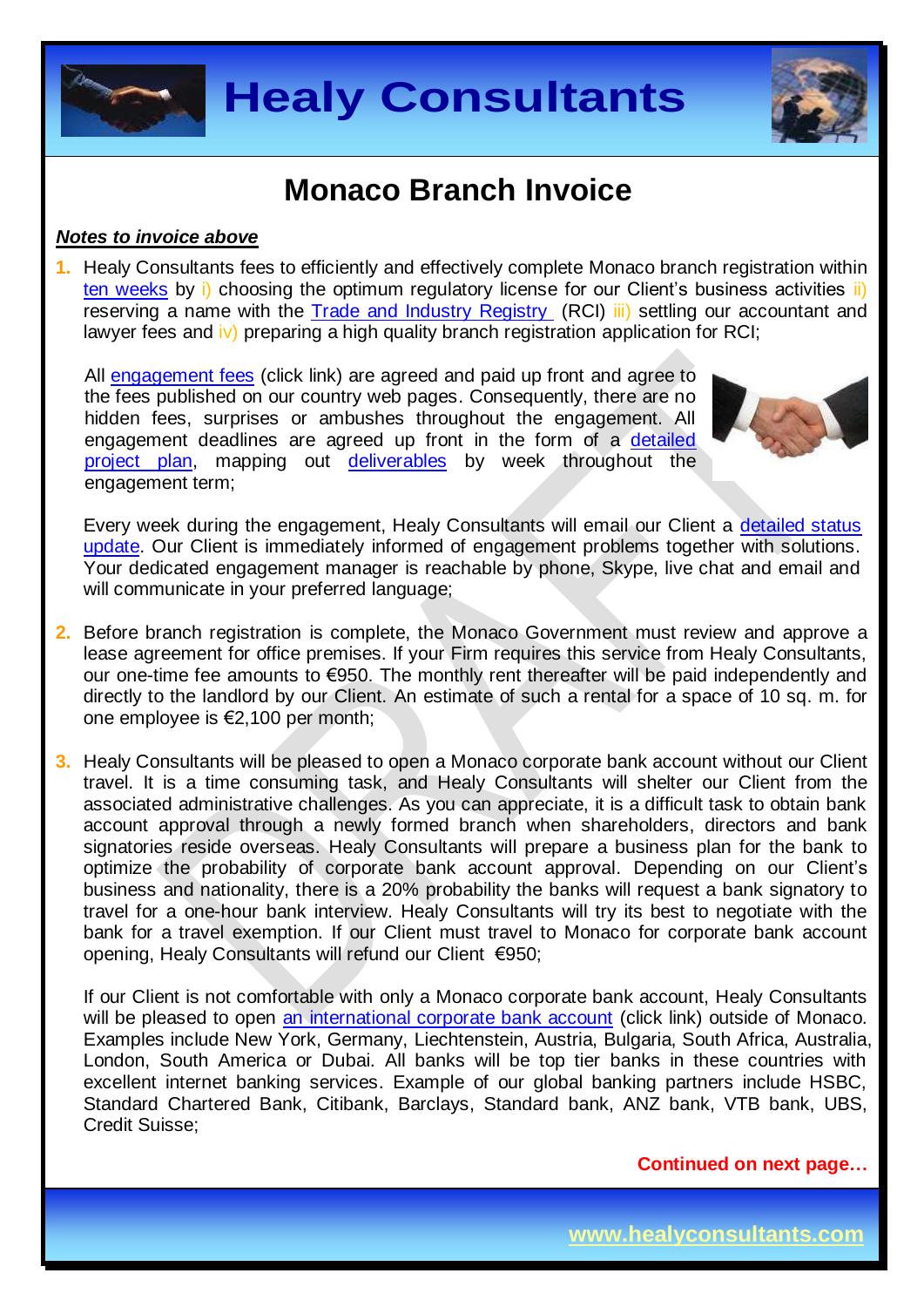









The banks enjoys ultimate power of approval of corporate bank account applications. Consequently, guaranteed success is outside of Healy Consultants' control. What is inside our control is the preparation and submission of a high quality bank application that maximizes the likelihood of approval. To date, we enjoy a 100% approval record because of our global [banking relationships](http://www.healyconsultants.com/international-banking/corporate-accounts/) and determination.

Global banks continue to tighten corporate bank account opening procedures, their internal compliance departments completing more thorough due diligence of Clients. Consequently, our Clients should expect the bank account approval period to take up to 4 weeks. Furthermore, global banks now require evidence of proof of business in the country where the corporate bank account will be, including sales contracts or lease agreement;

- **4.** This fee is an estimate of government costs payable during your Firm's engagement. For transparency purposes, all government fee payments will be supported by original receipts and invoices. Examples of Government costs include **i)** reserving the company name **ii)** registering with the [Trade and Industry Registry](http://en.service-public-entreprises.gouv.mc/Conducting-business/Changes-to-business-activities/Trade-registry/How-to-register-a-branch-office-on-the-RCI) (RCI) **iii)** publishing the registration notice in the [Journal](http://en.gouv.mc/Government-Institutions/Law-and-Legislation/Journal-de-Monaco)  [de Monaco](http://en.gouv.mc/Government-Institutions/Law-and-Legislation/Journal-de-Monaco) and **iv)** obtain a [Tax Identification Number](http://en.gouv.mc/Government-Institutions/The-Government/Ministry-of-Finance-and-Economy/Department-of-Tax-Services) (TIN). Following engagement completion, Healy Consultants will refund our Client any excess of funds received over actual Government costs paid;
- **5.** In accordance with Monaco law, each branch must register for corporate tax and VAT at the [Ministry of Finance and Economy;](http://en.gouv.mc/Government-Institutions/The-Government/Ministry-of-Finance-and-Economy/The-Minister-of-Finance-and-Economy)
- **6.** For an active trading branch, these [accounting and tax](http://www.healyconsultants.com/monaco-company-registration/accounting-legal/) fees are an estimate of Healy Consultants fees to efficiently and effectively discharge annual accounting and tax obligations. Following receipt of a set of draft accounting numbers from your branch, Healy Consultants will more accurately advise accounting and tax fees. For a dormant branch, Healy Consultants fees are only €950;



**7.** All fees quoted in this invoice correspond to fees quoted [on Healy Consultants' website.](http://www.healyconsultants.com/company-registration-fees/) Please review this invoice carefully to identify errors. During the rush of the business day, it is possible that Healy Consultants inadvertently made fee calculation errors, typing errors or omitted services or omitted historic fee payments from Clients. In the unfortunate event you identify invoice errors, please revert to me directly re the same. I apologize in advance if I or my staff made invoice errors;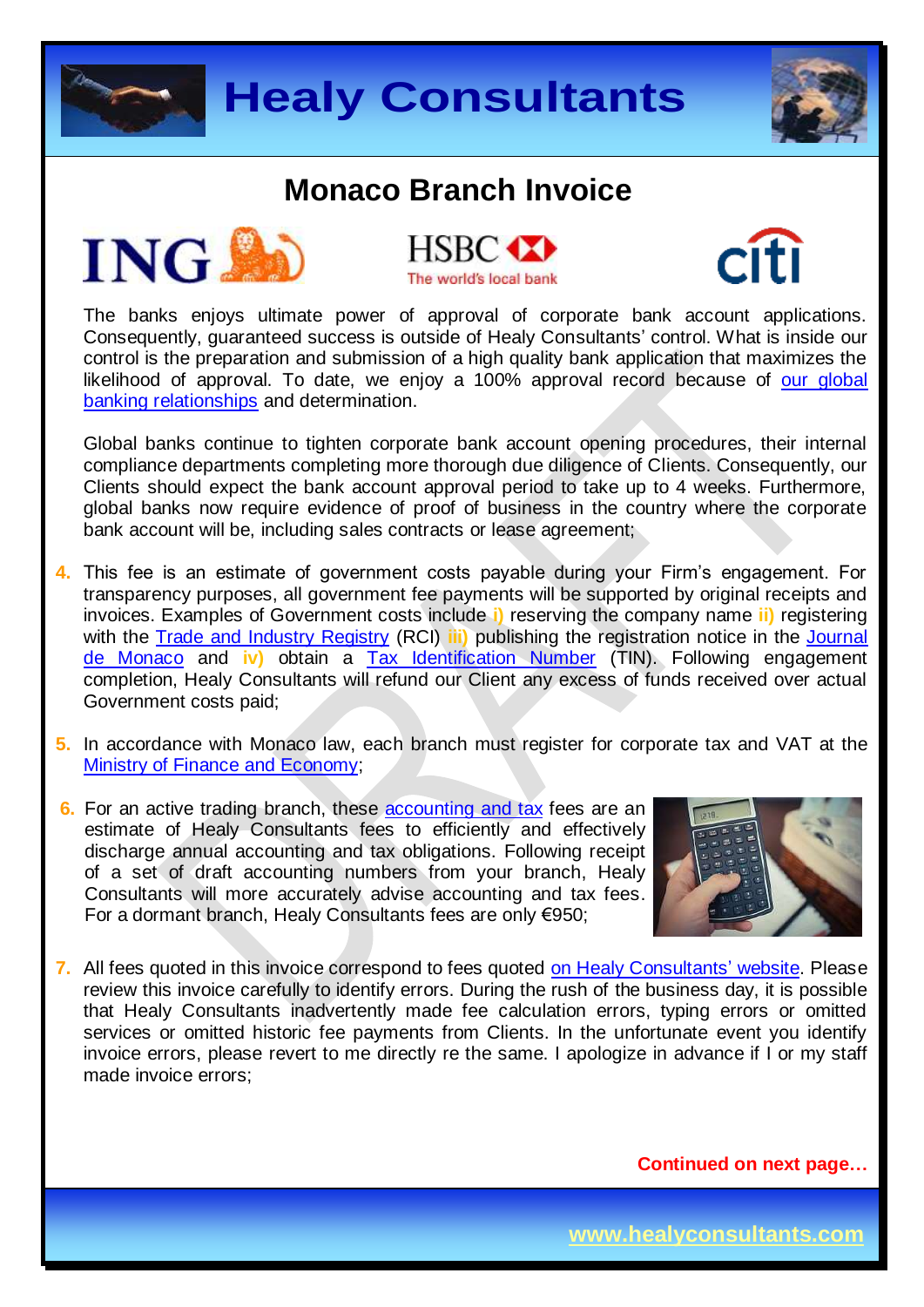



- **8.** Assuming our Clients re-engage Healy Consultants in year 2, this fee is an estimate of the fees payable next year, 12 months after the date of branch registration;
- **9.** The fees quoted in this invoice are a prediction of the fees required to efficiently and effectively complete this engagement in a timely manner. If during the engagement Healy Consultants realizes that the project is more complex than anticipated, requiring a large additional investment of time, my Firm will revert to request additional fees. If Healy Consultants completes the engagement faster and more easily than expected, Healy Consultants is happy to refund some fees to our Client;
- **10.**The branch suffers a corporation tax of 33.33%. The parent company must have been in existence for at least three years before authorities will consider an application to open a branch in Monaco. A branch can i) lease office premises and ii) issue sales invoice to Clients' and iii) sign local legal contracts. A branch can import and export goods. The life of the branch is limited to 3 years.
- 11. Engage Healy Consultants to [project manage](http://www.healyconsultants.com/project-manage-engagements/) business set up in every country on the planet. We are the best in the [world](http://www.healyconsultants.com/best-in-the-world/) at what we do, timely completing the  $A$  to  $Z$  of every country engagement;
- **12.** In accordance with Monaco Company Law, there is no minimum paid-up capital required for branch registration process;
- 13. In accordance with the Code de Commerce 1878, each Monaco branch must have at least one individual country representative ordinarily resident in Monaco. If required, Healy Consultants will be pleased to provide your firm with a professional nominee representative in Monaco. Our fee amounts to €6,600 per annum;
- **14.** If our Client and Healy Consultants properly plan this engagement, our Clients' will *not* have to travel during this engagement. Healy Consultants will efficiently complete branch registration and corporate bank account opening in a timely manner without our Client presence. Instead, our Client will need to **i)** sign and get documents legalized in the embassy in their country of origin and **ii)** courier the originals to Healy Consultants office;



**15.** Depending on our Client's business and nationality, the Monaco Government may require a special regulatory license to carry on your business in the country. Healy Consultants will assist our Client secure license approval; there may be additional engagement fees. However, the Government enjoys ultimate power of approval of branch registration and business licenses;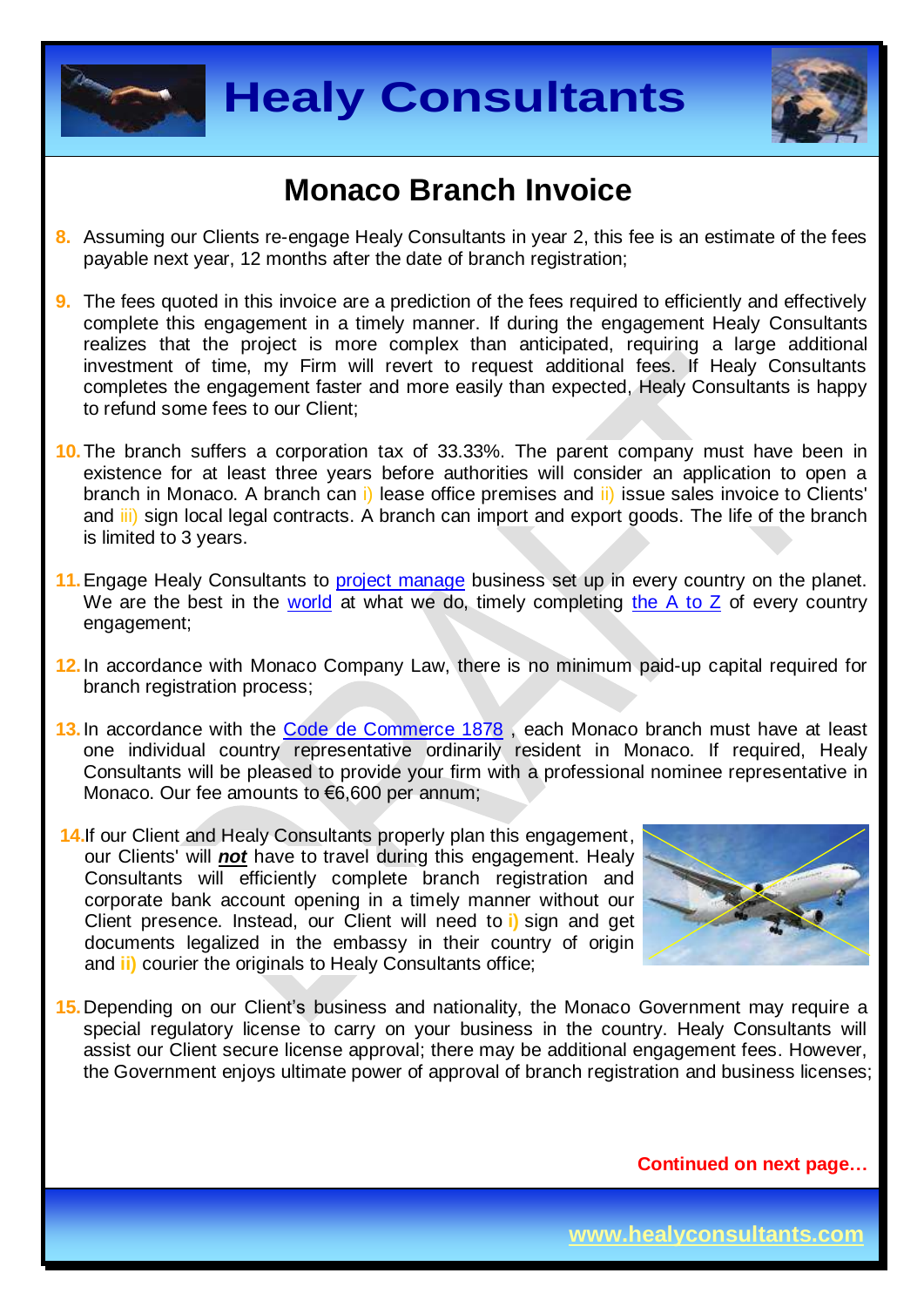



- **16.** If required, Healy Consultants will be pleased to assist your Firm to secure employee visa approvals. Our fee is €2,950 for the first employee, €1,950 for the second employee, €950 per employee thereafter. Our employee visa fees includes preparation of a quality visa application and submitting to the correct Government immigration officers. The Government enjoys ultimate power of approval of visa applications. Consequently, guaranteed success is outside of Healy Consultants' control. What is inside our control is the preparation and submission of a high quality visa application that maximizes the likelihood of visa approval;
- **17.** Some of our Clients request Healy Consultants to provide temporary share[d office space](http://www.healyconsultants.com/virtual-office/) for 6 months until their preferred business premises is found. If your Firm requires this service, our one-time fee is €950. Monthly rental thereafter is paid directly to the landlord, independently of Healy Consultants;
- **18.** Monthly, quarterly and mid-year Government tax obligations include monthly and quarterly payroll reporting, VAT and corporate income tax return filing. If you need our help, Healy Consultants can complete monthly Government reporting for a monthly fee of €860. Healy Consultants monthly support will include i) receive in dropbox the monthly invoices from our client ii) label monthly bank statement transactions iii) preparation and submission of VAT returns and iv) submission of monthly employee payroll reporting;
- **19.** It is important our Clients are aware of their personal and corporate tax obligations in their country of residence and domicile. Let us know if you need Healy Consultants help to clarify your local and international annual tax reporting obligations;
- **20.** During the engagement, shareholders and directors' documents may need to be translated into the local language; before the Government and Bank approves branch registration and corporate bank account opening respectively. Consequently, our Client should budget for possible additional translation and embassy attestation fees. Either our Client or Healy Consultants can complete this administrative task;

As always, Healy Consultants will negotiate with all third parties to eliminate or reduce additional engagement costs. For transparency purposes, all third party fee payments will be supported by original receipts and invoices. Examples of possible third party payments include **i)** embassy fees **ii)** notary public costs **iii)** official translator fees;

**21.** Some of our Clients require an [immediate country solution.](http://www.healyconsultants.com/turnkey-solutions/) With this strategy, within a day Healy Consultants can supply our Client **i)** an existing dormant Monaco company number and **ii)** an already approved Monaco corporate bank account number and **iii)** a business address. Turnkey solutions are attractive to those entrepreneurs who wish to immediately close a country deal, sign a contract or invoice a customer;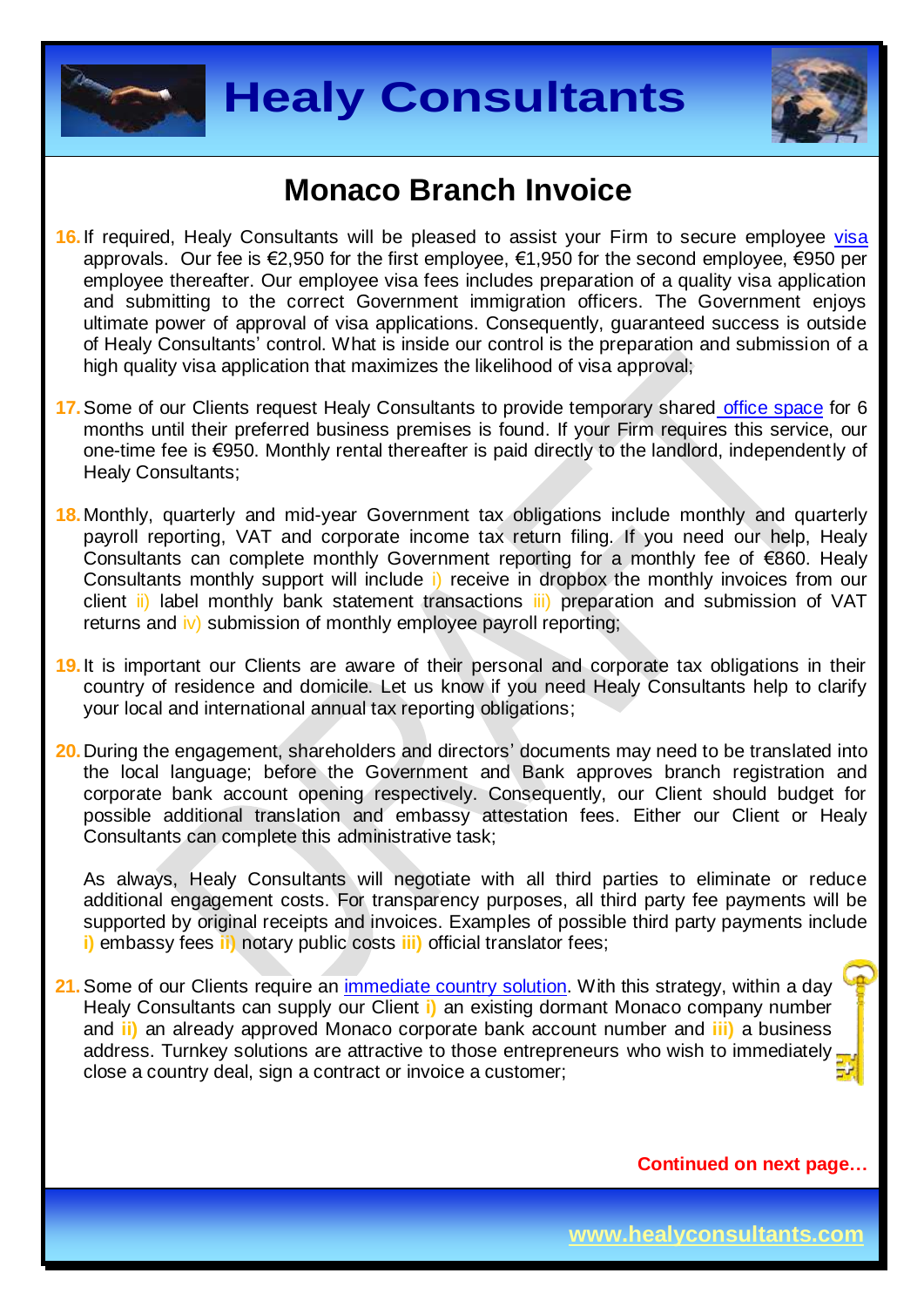



- **22.** As stipulated on our [business website](http://www.healyconsultants.com/) and in section 3 of our engagement letter, Healy Consultants will only commence the engagement following **i)** settlement of our fees and **ii)** completion and signing of our legal engagement letter;
- 23. Healy Consultants will only incorporate your company after 75% of due diligence [documentation](http://www.healyconsultants.com/due-diligence/) is received by email. Healy Consultants will only open a corporate bank account after 100% of the Client's original due diligence documentation is received by courier;
- 24. During the annual renewal engagement with our Client, our in-house Legal and Compliance [Department](http://www.healyconsultants.com/about-us/key-personnel/cai-xin-profile/) reviews the quality and completeness of our Client file. Consequently, Healy Consultants may revert to our Client to ask for more up to date [due diligence documentation;](http://www.healyconsultants.com/due-diligence/)
- **25.** To assist our Clients to minimize foreign exchange costs, we offer the payment in SG\$, Euro, Pounds or US\$. Kindly let me know in which currency your Firm prefers to settle our fees and I will send an updated invoice, thank you;
- **26.** Some of our Clients engage Healy Consultants to [recruit](http://www.healyconsultants.com/corporate-outsourcing-services/how-we-help-our-clients-recruit-quality-employees/) local employees. We have a lot of experience in this area and we are quite skilled at securing quality candidates for our Clients;
- 27. To efficiently and effectively complete your engagement in a timely manner, we recommend your Firm transfers these funds to Healy Consultants corporate bank account. Thereafter, our Incorporation and Banking Team will aggressively advance your engagement, providing your Firm daily feedback as to engagement status. I would be grateful if you email us the bank transfer advice slip to enable my Accounting Department to accurately and timely identify bank receipts:



**Continued on next page…**

**www.healyconsultants.com**